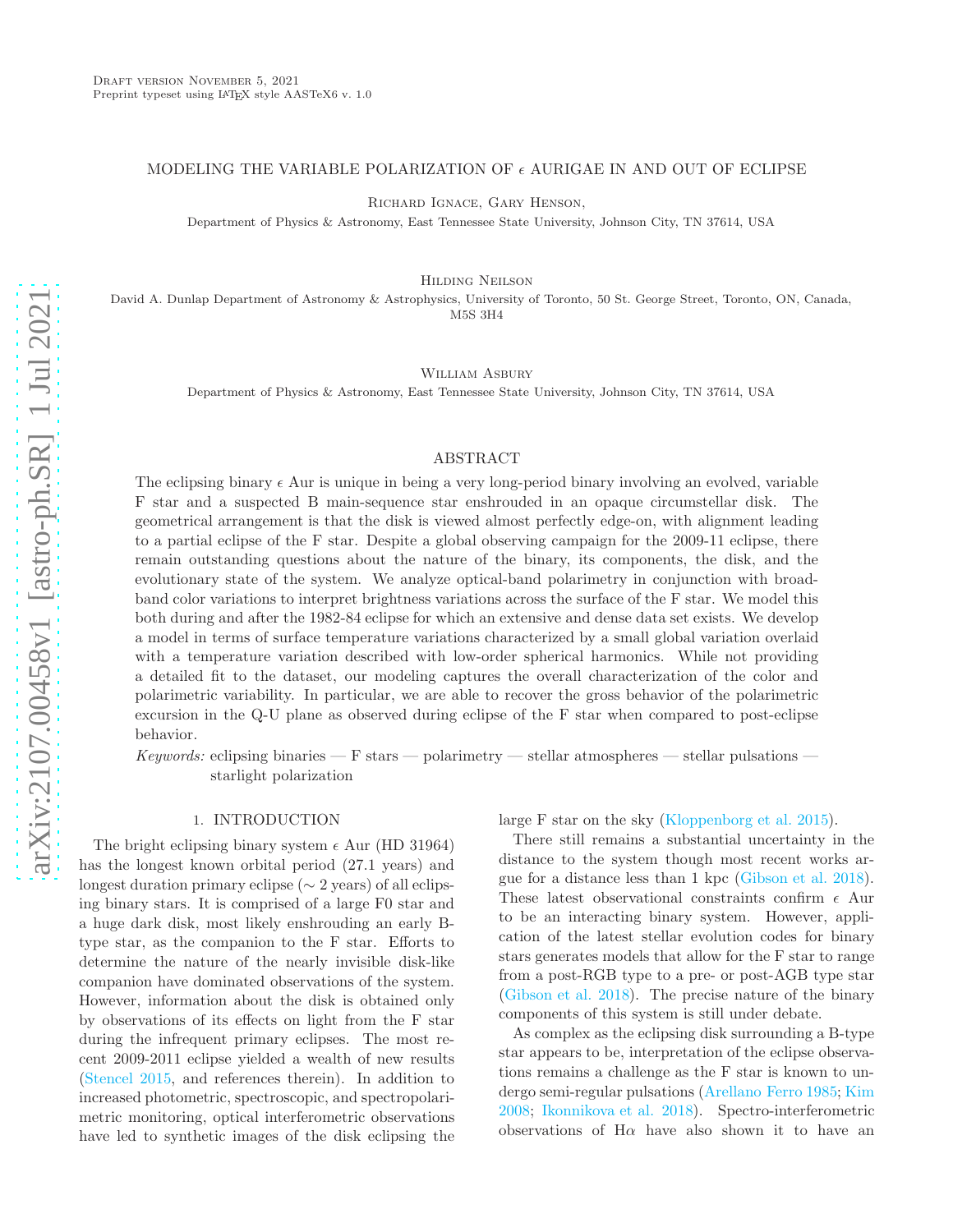extensive P-Cygni like wind region [\(Mourard et al.](#page-11-6) [2012\)](#page-11-6). The pre- and post-eclipse interferometric data of [Kloppenborg et al.](#page-11-1) [\(2015](#page-11-1)) indicate the F star has a more-or-less constant diameter. However, they note some non-zero closure phases for their baseline models, coupled with variations in radius and limb darkening during eclipse, suggesting the possible presence of convective cells or thermal features (e.g., "spots") on the surface. Such thermal variations may be expected to arise from non-radial pulsations (NRPs) and to produce a small linear polarization signature from a simple free electron scattering model [\(Stamford & Watson 1980\)](#page-11-7). Alternatively, the thermal variations could be represented by considering the stellar surface as radiating anisotropically with Thomson or Rayleigh single scattering in a spherical circumstellar envelope producing a polarization signature from components of the spherical harmonics of such anisotropy [\(Al-Malki et al. 1999](#page-11-8)).

Broadband polarization observations were made during the 1982-1984 eclipse [\(Kemp et al. 1986\)](#page-11-9) and the 2009-2011 eclipse [\(Cole 2012;](#page-11-10) [Henson et al. 2012\)](#page-11-11). A significant polarization signature is produced by the extreme asymmetry of the eclipse geometry. However, [Henson](#page-11-12) [\(1989\)](#page-11-12) proposed that NRPs of the F star create variable polarization with an amplitude similar to the effect of the eclipse and with a typical timescale on the order of 100 days. His work focused on the variability outside eclipse beyond the 1982-1984 event. Neither the [Cole](#page-11-10) [\(2012\)](#page-11-10) nor the [Henson et al.](#page-11-11) [\(2012\)](#page-11-11) observations were of the quality or density of those made by [\(Kemp et al. 1986](#page-11-9)) and [Henson](#page-11-12) [\(1989](#page-11-12)). [Cole](#page-11-10) [\(2012](#page-11-10)) did report variable polarization outside the eclipse similar in scale to that of [Henson](#page-11-12) [\(1989](#page-11-12)), but his observations spanned only ∼150 days. Although [Henson et al.](#page-11-11) [\(2012](#page-11-11)) observed several months pre-eclipse, the limited precision of the observations did not allow the detection of any significant variations outside of eclipse. As each of the above authors chose to analyze the eclipse behavior using  $q$  and  $u$  Stokes parameters with different coordinate reference frames (i.e., rotating the normalized parameters by different angles), a direct comparison of the eclipse polarization cannot be easily made (for an overview of Stokes parameters and polarimetry see e.g., [Clarke 2010\)](#page-11-13). However, a simple qualitative comparison near the stages of egress (the only phase common to all observers) does show the polarization in both parameters changing significantly as the geometry of the system experiences its most dramatic change.

Broadband photometric variability is also present outside the eclipse. Persistent ∼0.1 magnitude variations exist on a timescale of ∼2 months, but both the amplitude and period vary unpredictably. This behavior, along with the elongated disk geometry, complicates the establishment of the contact points for the eclipse

[\(Karlsson 2012](#page-11-14)). In addition, [Karlsson](#page-11-14) [\(2012\)](#page-11-14) points out that ingress and egress have different lengths and slope variations. Thus, although the amplitude of the photometric variability outside eclipse is much smaller than the eclipse depth, its irregularity makes it harder to clearly define the features of the eclipse itself. For the polarization, it was noted earlier that the amplitude of the polarized light variations outside eclipse is significant when compared to the overall eclipse effect. Since they also vary unpredictably in amplitude and period, it is extremely difficult to separate eclipse effects from the behavior of the variable F star.

We construct here a simple model for a polarized atmosphere for the F0 star. A phenomenological model of surface brightness variations is introduced in an effort to characterize the aggregate properties observed in the variable polarization both in and out of eclipse for the star. In § [2,](#page-1-0) a review of the dataset used for comparison with the modeling is described. The description for our model of variable polarization is given in § [3.](#page-2-0) Results from the modeling are presented in  $\S 4$ , with a summary of this study and concluding remarks given in § [5.](#page-10-0)

### 2. OBSERVATIONS

<span id="page-1-0"></span>The V band linear polarization measurements of  $\epsilon$  Aur modeled here were obtained during and after the 1982- 84 eclipse by [Henson](#page-11-12) [\(1989\)](#page-11-12). These comprise an extensive and precise set of measurements consisting of 969 nightly data points spanning from 1982 August to 1988 May (representing approximately 20 cycles of a generic pulsation period on the order of 100 days). The measurements were obtained using the photoelasticmodulator polarimeter attached to the 61 cm telescope at the University of Oregon's Pine Mountain Observatory described in detail by [Kemp & Barbour](#page-11-15) [\(1981](#page-11-15)). The dataset consists of instrumental  $q$  and  $u$  Stokes parameters given in percentage polarization with typical measurement errors of only  $0.010\%$  in the q parameter and  $0.015\%$  in the u parameter, with an instrumental polarization for the telescope/polarimeter system of less than 0.005%. Thus, these errors are an order of magnitude smaller than the typical 0.10% fluctuation from the mean  $q$  and  $u$  polarization values outside of eclipse.

In order to facilitate comparison to the model, the instrumental Stokes parameters were adjusted in two ways. First, a sizeable but constant interstellar component of ∼ 2% is present for the measured polarization [\(Geise 2015](#page-11-16)). Since the model would produce zero polarization for a symmetric geometry, the mean value established outside the eclipse was subtracted from each parameter. The remaining variability would thus be intrinsic to the pulsations of the F star. Second, as the binary system is seen edge-on to the orbital plane, the eclipse aspects of the model comparison can best be facilitated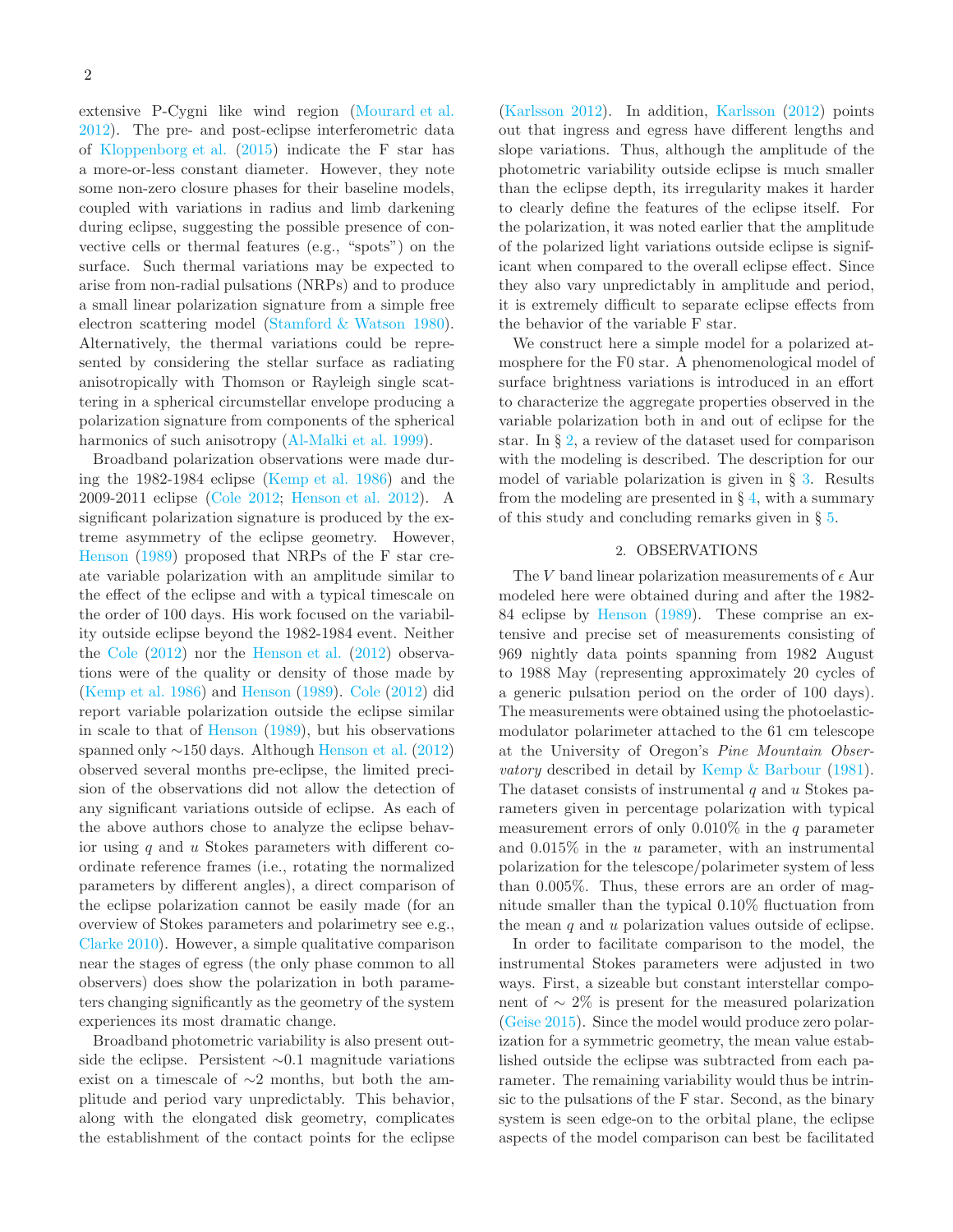if the measured Stokes parameters are oriented relative to the orbital plane rather than presented as the standardized equatorial parameters which would align the  $q$ parameter with north and south on the sky. We benefit from the interferometry results for the 2009-2011 eclipse [\(Kloppenborg et al. 2015\)](#page-11-1) which establish a position angle of  $297^{\circ} \pm 7^{\circ}$  on the sky for the disk-orbit plane. Thus, the original instrumental parameters were rotated with a Mueller matrix (which preserves the total polarization) by an angle of  $-27°$  to align the q parameter perpendicular to the orbit plane. Figure [1](#page-3-0) shows V band photometry from the  $\text{AAVSO}^1$  $\text{AAVSO}^1$ , the q (red) and u (blue) parameters, the percent polarization (black;  $p = \sqrt{q^2 + u^2}$ ), and the polarization position angle  $\psi_P$  versus time for the rotated, normalized polarization measurements that we compare to the model results.

# <span id="page-2-0"></span>3. MODEL FOR STELLAR POLARIMETRIC VARIABILITY

#### 3.1. Description of the Model

The intrinsic and variable polarization of the F star in  $\epsilon$  Aur offers a number of challenges to modeling efforts. Owing to its low gravity, one needs to calculate polarized radiative transfer for a model atmosphere in spherical coordinates to account for extended atmosphere effects [\(Cassinelli & Hummer 1971;](#page-11-17) [Doherty](#page-11-18) [1986;](#page-11-18) [Kostogryz & Berdyugina 2015;](#page-11-19) [Kostogryz et al.](#page-11-20) [2016\)](#page-11-20). Plus, the atmosphere must be time-dependent and 3-dimensional to capture fully and accurately the variable and asymmetric behavior required to model the observations. Prior to investing effort in such a challenging undertaking, it is prudent first to employ phenomenological models to anticipate trends that may be expected from detailed atmosphere calculations [\(Al-Malki et al. 1999;](#page-11-8) [Ignace et al. 2009,](#page-11-21) e.g., ). Such an approach affords a more rapid exploration of a large parameter space to obtain a basic interpretation of observations.

We have constructed a simple model for a polarized atmosphere. At early F spectral type, the star is hot enough that dust and molecular opacities are negligible. The primary polarigenic opacity will be electron and Rayleigh scattering [\(Osmer 1972\)](#page-11-22), both of which are dipole scattering mechanisms. In summary, our model adopts the following assumptions:

• We choose a parametric center-to-limb profile for the variation of the polarization of light to represent a static and spherically symmetric atmosphere. The selection involves two considerations: a shape function with impact parameter for a distant observer, and an amplitude value at the stellar limb.

- The star is assumed spherical in shape at all times at fixed radius; however, we allow for brightness variations across the surface of the star. We choose to parametrize the variations in terms of temperature with position across the atmosphere. The manner for achieving this involves two considerations: a pattern function across the stellar surface, and an amplitude for the temperature variation. A variation of temperature that maintains spherical symmetry (e.g., radial pulsations) has no effect on the net polarization for an unresolved source, although it does alter the color (i.e.,  $B - V$ ) of the star. Consequently, some "patchy" description for brightness variations is needed to break spherical symmetry, as might arise from a distribution of convective cells of varying brightness's. Based on the interferometric studies along with the semiregular nature of the F star component, such a patchy description seems reasonable. For a surface pattern function, we will consider low-order modes of spherical harmonics to represent the temperature variations that determine the brightness variations.
- The hydrogen absorption lines strengthen through the F and into the A spectral type. Consequently, with temperature variations are associated variations in the opacity with depth in the atmosphere, including ionization of hydrogen, which affects the electron number density in the atmosphere. To include this influence, the Saha equation is used as a simple means of modulating the polarigenic opacity as a function of the position-dependent temperature through changes in the ionization.
- All stars rotate. Adopting a fixed pattern of temperature variations, stellar rotation leads to a phase drift for how the temperature variations appear in the light curve, including the polarization properties. A  $v \sin i = 38$  km s<sup>-1</sup> has been measured for the F star [\(Potravnov 2012\)](#page-11-23). Ambiguity in the distance leads to an uncertain stellar radius and rotation period. However, a rotation period of order  $10^2$  d is reasonably expected. Here we treat the period as a free parameter of the model, assuming solid-body rotation of the atmosphere.

# 3.2. Specification of the Model

Figure [3](#page-4-0) defines the geometry adopted for our model in terms of a spherical triangle. The center of the sphere

<span id="page-2-1"></span><sup>&</sup>lt;sup>1</sup> We acknowledge with thanks the variable star observations from the AAVSO International Database contributed by the Hopkins Phoenix Observatory and used in this research.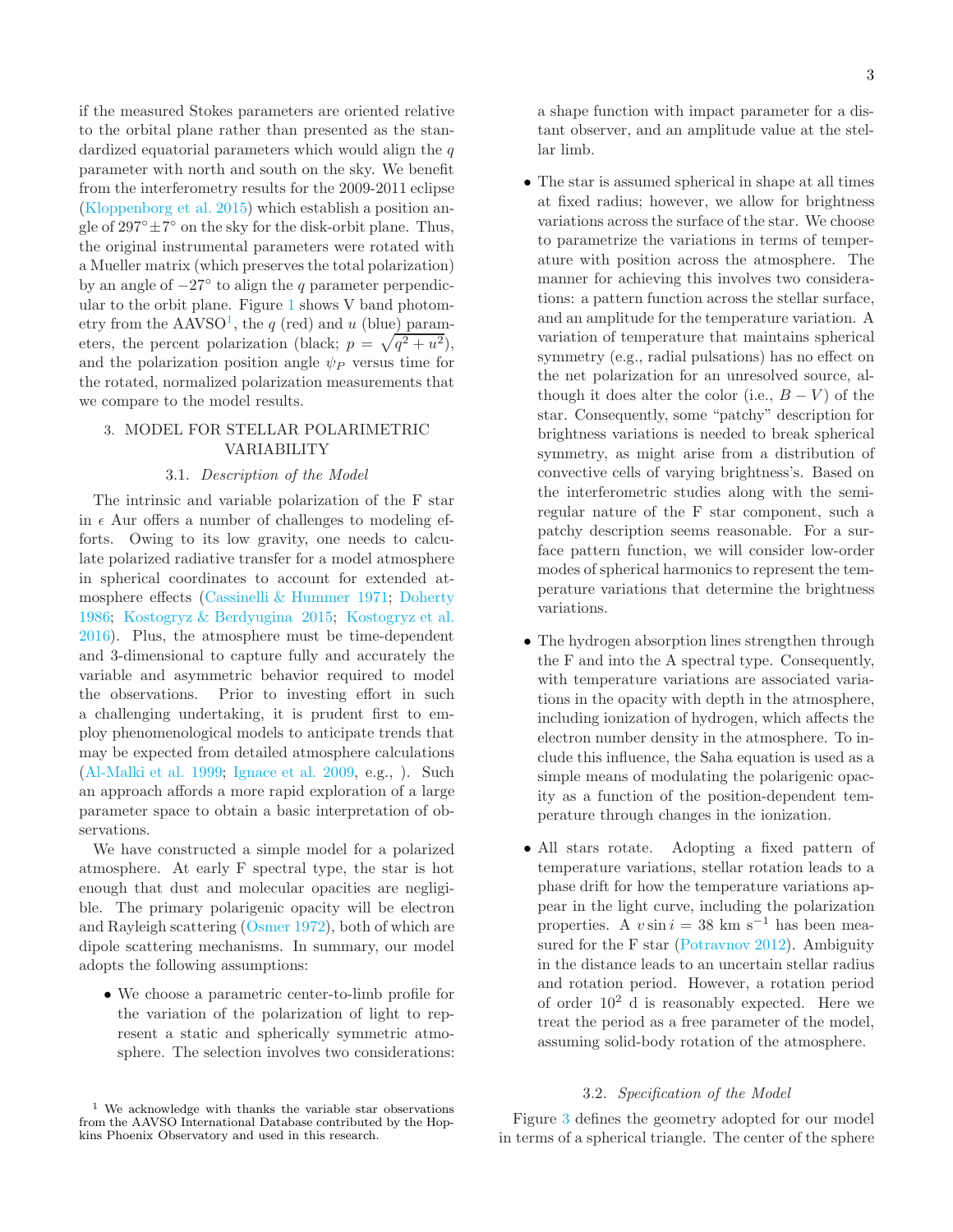

<span id="page-3-0"></span>Figure 1. Shown are data from the 1980's eclipse, with V magnitude at top, polarization amplitude at middle, and polarization position angle at bottom. The light curves are plotted against modified Julian date (JD) as indicated. For the middle panel, the dashed line is the total polarization  $p$ , red is  $q$ , and blue is  $u$ . All polarizations are indicated as percent.

is the center of the star. The unit vector  $\hat{z}_*$  specifies the spin axis of the star. The unit vector  $\hat{z}$  specifies the direction of the observer from the star. The spin axis is viewed at an inclination angle, i, given by  $\cos i = \hat{z} \cdot \hat{z}_*$ .

The unit vector  $\hat{r}$  signifies a radial from the star to a point in the stellar atmosphere. The spherical angular coordinates for the star system are  $(\vartheta, \varphi)$ , as indicated, where  $\vartheta$  is a co-latitude. The spherical angular coordinates for the observer system are  $(\chi, \psi)$ .

Model fluxes can be computed for known intensities as follows. We use Stokes parameters  $I, Q, U, V$  for our representation of the partially polarized radiation. However, the V-intensity will not be considered further, as that parameter encapsulates information about circular polarization, whereas our model involves linear polarization only.

Model fluxes,  $f_I, f_Q, f_U$  are computed via integral relations, with

$$
f_I = \frac{R_*^2}{d^2} \int I_\nu(\chi, \psi) \sin \chi \, d\chi \, d\psi,\tag{1}
$$

$$
f_Q = \frac{R_*^2}{d^2} \int Q_\nu(\chi, \psi) \sin \chi \, d\chi \, d\psi,\tag{2}
$$

$$
f_U = \frac{R_*^2}{d^2} \int U_\nu(\chi, \psi) \sin \chi \, d\chi \, d\psi.
$$
 (3)

As noted in the previous section, instead of obtaining the intensities from a detailed atmosphere calculation, a parametric approach is adopted. For a spherically symmetric star, the intensity with angular radius  $\chi$  is pre-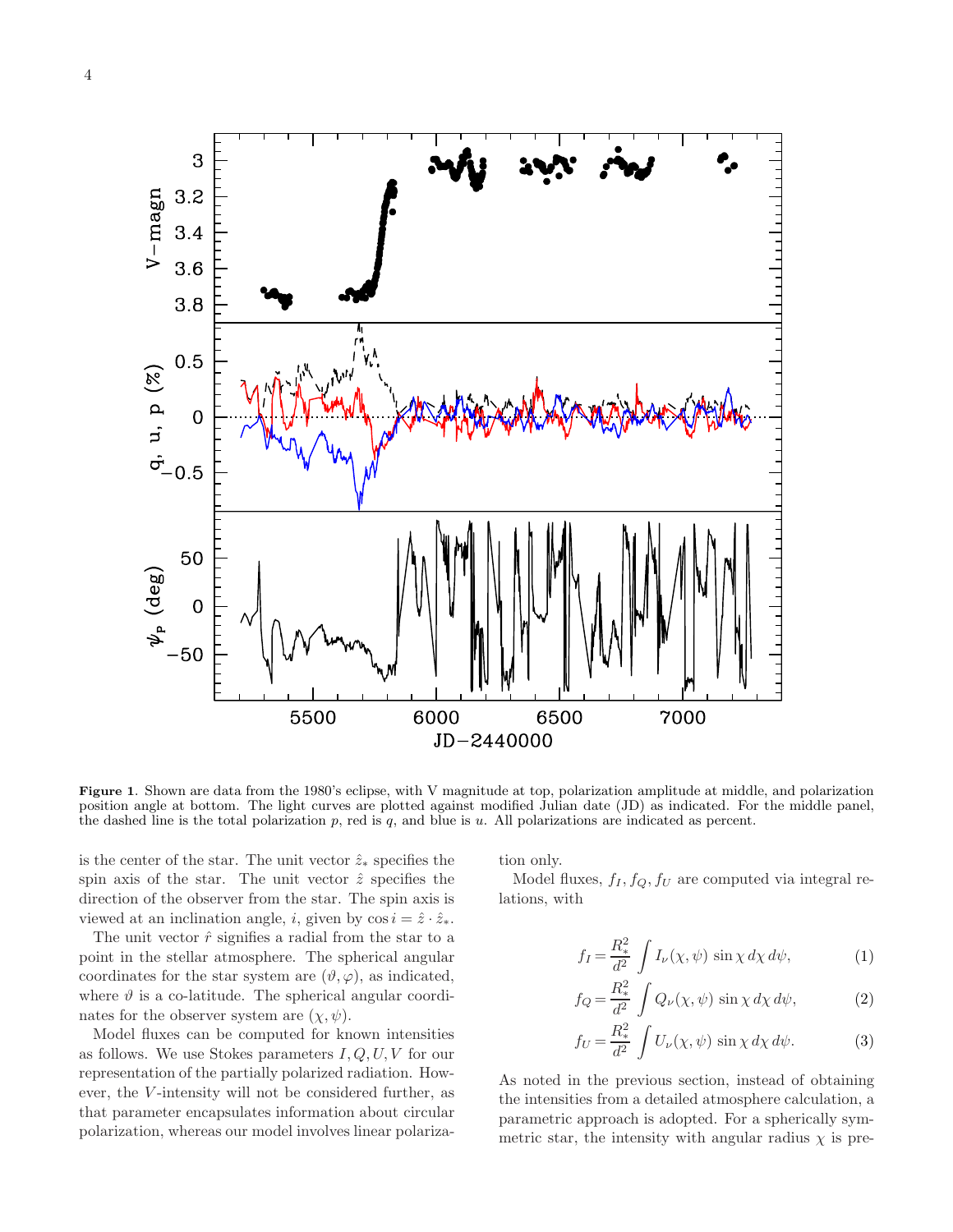

<span id="page-4-4"></span>Figure 2. Here the  $q$  and  $u$  data from Fig. [1](#page-3-0) are plotted in the  $q-u$  plane. As labeled, the red portion is during eclipse, showing an excursion from the blue portion which is posteclipse. The polarization is plotted relative to centroid values  $\bar{q}$  and  $\bar{u}$  associated with the post-eclipse data, assuming those average values represent the interstellar polarization and any stable intrinsic polarization to the binary system.



<span id="page-4-0"></span>Figure 3. Relationship between the observer and stellar coordinates, as described in the text.

scribed as a linear limb-darkening law:

$$
I_{\nu} = (a_{\nu} + b_{\nu} \cos \chi) B_{\nu}(T). \tag{4}
$$

where  $B_{\nu}$  is the Planck function, T is the effective temperature at location  $(\chi, \psi)$ , and the parenthetical accounts for the limb darkening. We adopt coefficients of  $a_{\nu} = 0.4$  and  $b_{\nu} = 0.6$  from the plane-parallel grey atmosphere solution with the Eddington 2-stream approximation as being adequate for our phenomenological approach. There are numerous papers that discuss detailed

calculations and parametric formulae for wavelengthdependent limb darkening [\(Neilson & Lester 2013a](#page-11-24)[,b](#page-11-25), e.g., ), and while we recognize that sphericity effects are likely important for limb darkening of the F star, the goal here is to include only basic ingredients of the atmospheric physics to achieve qualitative trends, and linear limb darkening is adequate to this purpose.

Next we approximate the emergent monochromatic polarized intensities with:

<span id="page-4-1"></span>
$$
Q_{\nu} = (a + b \cos \chi) B_{\nu}(T) p_{\mathcal{L}}(T) (1 - \cos^2 \chi) \cos 2\psi, (5)
$$

and

<span id="page-4-2"></span>
$$
U_{\nu} = (a + b \cos \chi) B_{\nu}(T) p_{\mathcal{L}}(T) (1 - \cos^{2} \chi) \sin 2\psi.
$$
 (6)

Note that we drop the frequency subscript from the limb darkening coefficients as these are assumed constant. In equations  $(5)$  and  $(6)$ , the second parenthetical of  $(1 - \cos^2 \chi)$  is the shape function we choose to represent how the polarized intensity varies with angular radius from the center of the star as seen by the observer. It is a parabolic function, with zero polarization from the direction of star center, and maximum polarization at the star's  $limb<sup>2</sup>$  $limb<sup>2</sup>$  $limb<sup>2</sup>$ . [Harrington](#page-11-26) [\(1970\)](#page-11-26) has calculated the center-to-limb emergent intensity polarization profiles for grey atmospheres. That paper also presents approximation formulae for the results, and while having a profile shape that is more complicated than our simple parabola, the leading term for the approximation is a parabola, which we consider adequate for our purposes.

The amount of limb polarization for this function is specified by the amplitude  $p_{\mathcal{L}}(T)$  at the star limb, which we take as a function of temperature, with:

$$
p_{\mathcal{L}} = p_0 \left(\frac{T}{7400 \text{ K}}\right)^{10}.\tag{7}
$$

A scaling for the limb polarization with temperature was guided from use of the Saha equation. The latter is adopted for how the relative ionization of H in the atmosphere depends on temperature. Our use of the Saha equation is basic, but it does provide a convenient estimate for how the scattering opacity responds to changes in local temperature. Assuming an atmosphere of pure H, let the number density of hydrogen be  $n_H = n_+ + n_0$ , where  $n_0$  is the number density of neutral hydrogen, and  $n_+$  is for ionized hydrogen. We introduce  $\epsilon_+ = n_+/n_H$  and  $\epsilon_0 = n_0/n_H$  as fractions,

<span id="page-4-3"></span><sup>2</sup> Although the shape function for the polarization maximizes the relative polarization at the limb, it does not follow that the limb is the greatest contributor to the net polarized flux, owing to the effects of limb darkening.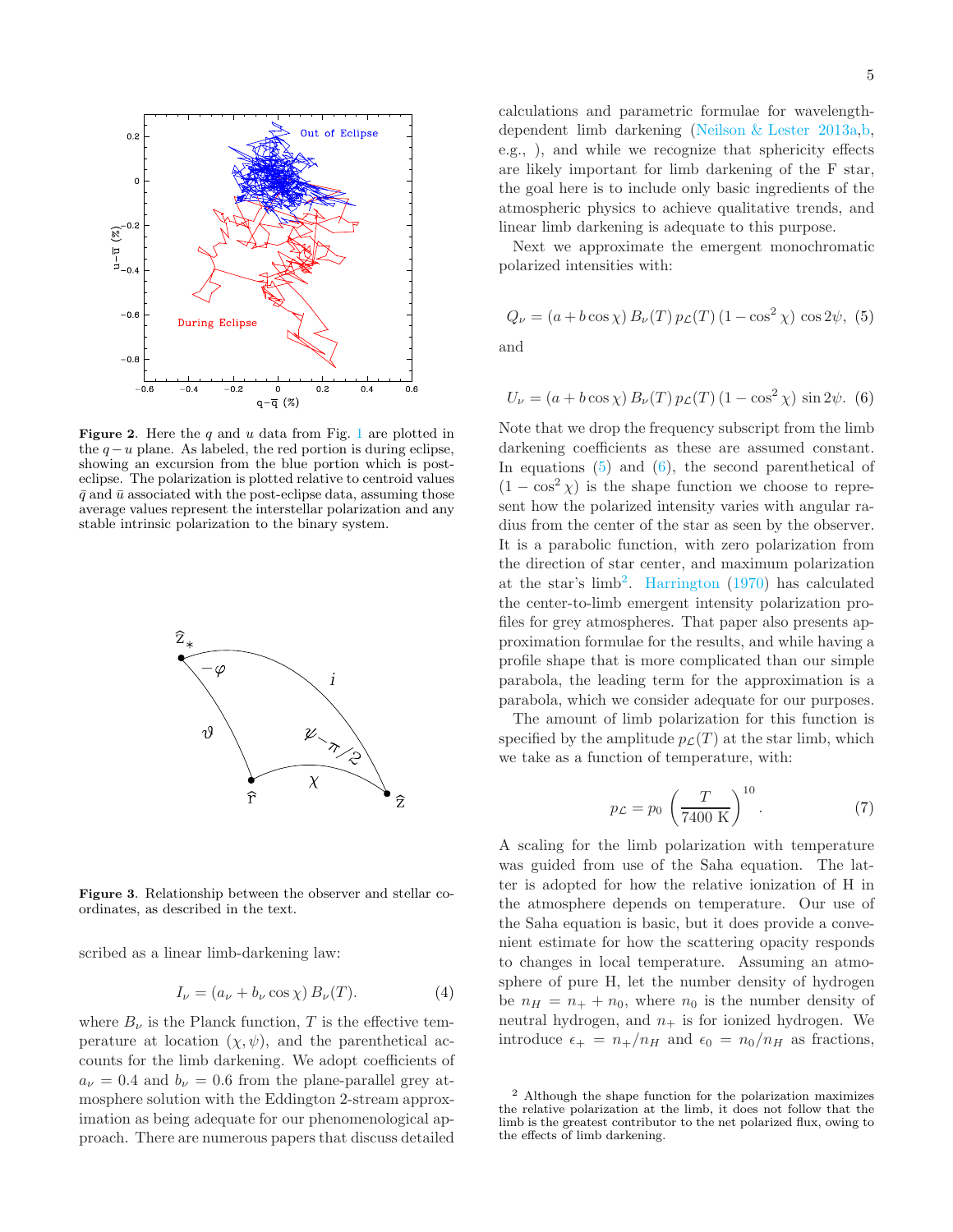such that  $\epsilon_+ + \epsilon_0 = 1$ . Finally, the number density of electrons is given by  $n_e = n_+$ . The Saha equation yields a well-known expression of the form,

$$
\epsilon_+^2 + \Gamma \epsilon_+ - \Gamma = 0,\tag{8}
$$

where

$$
\Gamma(T, P_H) = \left(\frac{2\pi m_e}{h^2}\right)^{3/2} \frac{(kT)^{5/2}}{P_H} e^{-E_0/kT}, \quad (9)
$$

in which  $E_0$  is the ionization potential of hydrogen, k is the Boltzmann constant, h is the Planck constant,  $m_e$  is the electron mass, and  $P_H$  is the hydrogen gas pressure.

At around 7,000 K, and  $\log g \approx 1.5$ , we estimate  $\kappa \approx$ 0.4 cm<sup>2</sup> g<sup>-1</sup> and derive a gas pressure at  $\tau = 2/3$  of  $P_H \approx 70$ . We estimate this based on opacities for an atmosphere model by [Osmer](#page-11-22) [\(1972\)](#page-11-22) combined with the pressure distribution for a gray atmosphere. Curves for  $\epsilon_+$  can be computed as functions of T. In the range of 6,800–8,300 K, a power-law fit to the curve can be obtained, which is given approximately by

$$
\epsilon_+ \propto T^{10}.\tag{10}
$$

The temperature range of applicability for the preceding relation is roughly the maximum variation expected from our models. The steep power-law represents the fact that the solution for ionization of H is sensitive to the exponential in the Saha equation in this temperature range.

For the variation of temperature across the star, we employ the following expression:

<span id="page-5-0"></span>
$$
T^{4} = T_{0}^{4} [1 + \gamma_{0} \cos(\Omega_{0} t)] + \Delta T^{4} G(t, \vartheta, \varphi).
$$
 (11)

Here the function  $G$  represents the pattern of temperature variations across the stellar surface. It is defined in such a way that integration of G across the surface is zero, hence  $T_0$  is the time-averaged temperature. Then  $\Delta T$  is treated as a free parameter for the amplitude of temperature variations.

The average surface temperature at any given time is allowed to vary sinusoidally. The parameter  $\gamma_0$  is an amplitude for this global variation. The angular frequency  $\Omega_0 = 2\pi/P_0$ , for a period of temperature variation  $P_0$ . As will be seen, some variation in average temperature is needed to match color variations observed in  $\epsilon$  Aur. A reminder that  $\gamma_0$  and  $\Omega_0$  make no contribution to polarization of the star, variable or otherwise, since these relate to the average spherical star; polarimetric variability arising only from the second term of equation [\(11\)](#page-5-0).

For G to describe the brightness variations, we use a prescription based on spherical harmonic functions with

$$
G = \sum w_{l,m} \tilde{Y}_l^{\mathbf{m}}(t, \vartheta, \varphi) \sin(\Omega_l t) / \sum w_{l,m}.
$$
 (12)

Here,  $\tilde{Y}_l^{\text{m}}$  are the standard spherical harmonic functions with the leading constants omitted. For example,  $Y_1^0 = \sqrt{3/4\pi} \cos \vartheta$ , for which  $\tilde{Y}_1^0 = \cos \vartheta$ . The coefficients  $w_{l,m}$  are weights for the summation of terms, and are treated as free parameters. Time dependence enters the function through rotation of the pattern about the star's spin axis, modulating the temperature variations in an oscillatory manner. We also allow for the possibility of "mode switching" (to be discussed later). The modulation is made explicit via the sinusoidal time dependence in terms of  $\Omega_l = 2\pi/P_l$ , where  $P_l$  represents a characteristic timescale for the pattern of temperature variations associated with order l.

The function G for temperature variations across the star is expressed in terms of the stellar coordinates,  $(\vartheta, \varphi)$ . However, the  $\epsilon$  Aur system is eclipsing and thus seen near edge-on to the orbital plane. For a general viewing inclination, the relations between stellar and observer coordinates can be determined from spherical trigonometry, to yield:

$$
\cos \chi = \cos i \, \cos \vartheta + \sin i \, \sin \vartheta \, \cos \varphi, \tag{13}
$$

$$
\tan\psi = \frac{\sin i \cos\vartheta - \cos i \sin\vartheta \cos\varphi}{\sin\vartheta \sin\varphi},\qquad(14)
$$

$$
\cos \vartheta = \cos i \, \cos \chi + \sin i \, \sin \chi \, \sin \psi, \tag{15}
$$

$$
\tan \varphi = \frac{\sin \chi \cos \psi}{\cos \chi \sin i - \sin \chi \sin \psi}.
$$
 (16)

In the special case of  $i = 90^\circ$ , the relations reduce to:

$$
\cos \chi = \sin \vartheta \, \cos \varphi,\tag{17}
$$

$$
\tan \psi = (\sin \varphi \, \tan \vartheta)^{-1}, \qquad (18)
$$

 $\cos \theta = \sin \chi \sin \psi,$  (19)

$$
\tan \varphi = \tan \chi \cos \psi. \tag{20}
$$

Once a structure function  $G$  has been chosen (i.e., values of  $l, m$ , and the weights), along with the other free parameters (e.g.,  $\gamma_0$ ,  $\Delta T^4$ ,  $T_0$ , and  $\Omega_0$ ), the integral relations for the Stokes fluxes can be numerically evaluated for each time step to produce simulated light curves. Those fluxes can be combined to yield normalized  $q$  and  $u$  parameters, as well as total polarization  $p$ and net polarization position angle  $\psi_P$ , for the system as functions of time. The relations are

$$
q(t) = f_Q/f_I,\tag{21}
$$

$$
u(t) = f_U/f_I,
$$
\n(22)

$$
p(t) = \sqrt{q^2 + u^2}
$$
, and (23)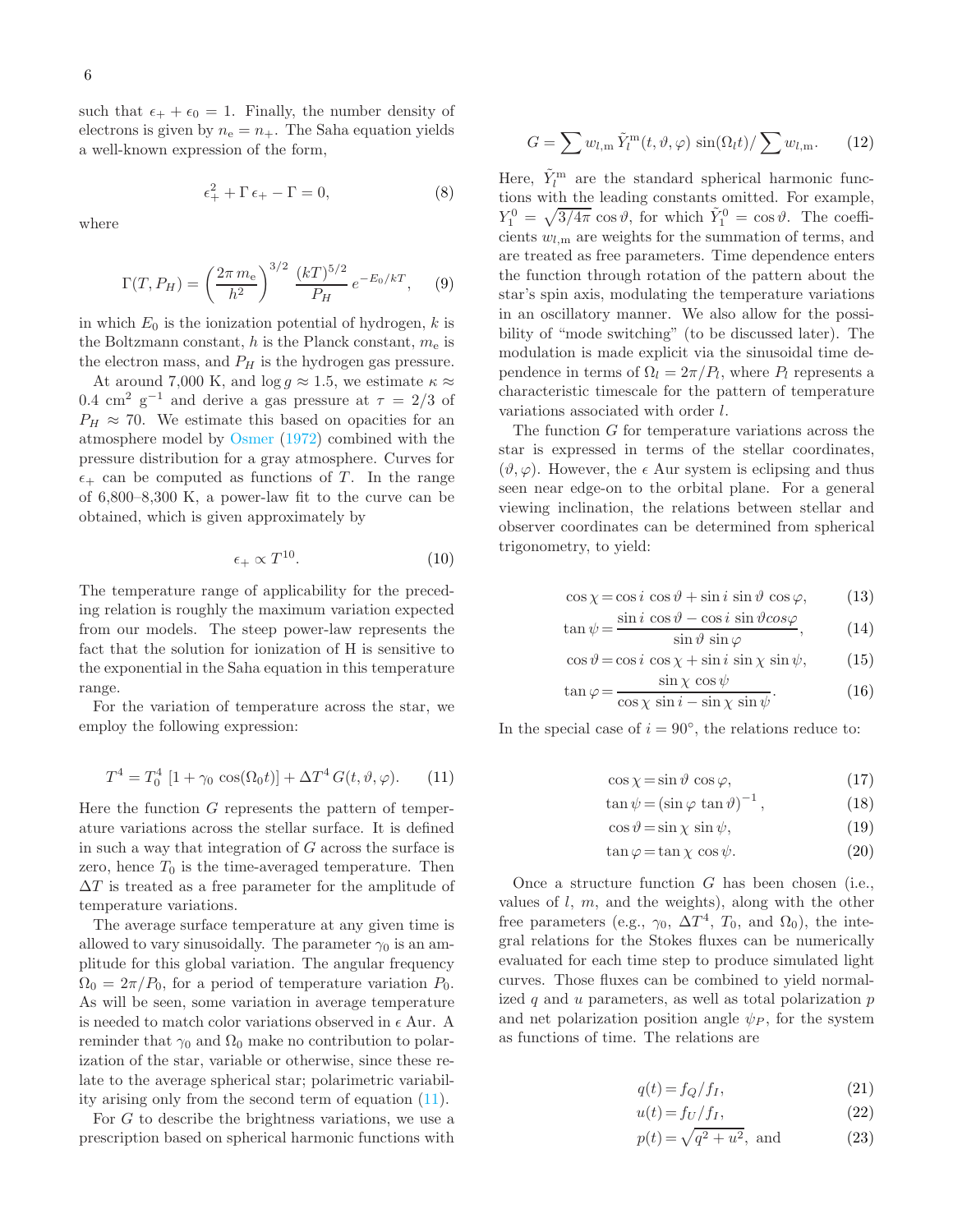$\supset$  $\exists$ 

 $\Box$ 

 $\mathbf{\Xi}$ 



<span id="page-6-0"></span> $\overline{q}$  $\overline{q}$ 

Figure 4. Polarization: top to bottom is  $(l, m)$  =  $(2, 1), (2, 2), (3, 1), (3, 2).$  Left is slow rotation; right is fast rotation.

$$
\tan 2\psi_P(t) = u/q. \tag{24}
$$

$$
(25)
$$

 $\overline{a}$ 

 $\supset$ 

 $\Rightarrow$ 

 $\Rightarrow$ 

In addition monochromatic magnitude variations are computed as

$$
\Delta m(t,\lambda) = -2.5 \log \left[ \frac{f_I(\lambda)}{f_0(\lambda)} \right],\tag{26}
$$

where

$$
f_0(\lambda) = \int (a + b \cos \chi) B_{\nu}(T_0) \sin \chi \, d\chi \, d\psi.
$$
 (27)

Here  $f_0$  is the stellar flux evaluated at the time-averaged temperature  $T_0$ . Note that the coefficients  $\{w_{l,m}\}=0$ except when  $l$  and  $m$  are specified modes for a simulation.

### 3.3. Illustrative Examples

This section presents a few example calculations to illustrate the output of the model. Two versions are presented. In the first a single  $(l, m)$  mode is considered for the pattern of temperature variations in conjunction with stellar rotation. Figure [\(4\)](#page-6-0) shows model results in plots of q versus u. We adopt  $P_2$  as the "generic" timescale of variations in the F star, and set  $P_2 = 0.3$  years. Other periods are referenced to this value. The simulations in this figure run for  $12\times P_2 = 3.6$ years. The left column panels are for a relatively slow rotation with  $P_* = 3.3P_2$ ; the right column is for a relatively fast rotation with  $P_* = 0.3P_2$ . For  $l = 3$ , we



<span id="page-6-1"></span> $\bf q$ 

Figure 5. Polarization as in the previous figure, but now with a beat frequency for a phase shift (see text for further description).

use  $P_3 = 2/3 \times P_2$ . The modes from top to bottom are:  $(2,1), (2,2), (3,1), \text{ and } (3,2).$ 

In each case the viewing inclination is  $i = 90°$ , and the temperature amplitude is  $\Delta T^4 = 0.25 T_0^4$ . All of the examples adopt  $\gamma_0 = 0$ , hence there is no time-dependence of  $T_0$ , which is fixed at  $T_0 = 7,400$  K, the nominal temperature of the F star. The variation in  $T$  across the star ranges from roughly 6900 K up to 7800 K, as characterizing the brightness variations. The time-dependence of these temperatures is modulated according to  $sin(\Omega_1 t)$ , where  $\Omega_1 = 2\pi/P_1$ . At the same time, the pattern of brightness variations rotates according to  $\sin \Omega_* t$ . The examples of Figure [4](#page-6-0) all use the same value of  $P_2$ . The  $l = 2$  modes tend to be oval in shape. For  $l = 3$ , the amplitude of the variation in the polarization pattern tends to be smaller, overall. This is reasonable as higher modes imply more complex patterns, leading to greater polarimetric cancellation.

Figure [5](#page-6-1) displays results for the same cases of Figure [4,](#page-6-0) in the same manner, but now with inclusion of mode switching. For a fixed value of  $l$ , the value of  $m$  drifts between +1 and −1 at the angular beat frequency of  $\omega_{\text{B,I}} = \|\Omega_1 - \Omega_*\|$ . This drift is treated as a variation in the phase for the azimuthal dependence of the function G, arising through the parameter  $\phi_l(t)$ . We adopt a triangular wave function in which  $\phi_l$  varies linearly in time from 0 to  $\pi/2$ , returning to 0, as given by:

$$
\phi_l(t) = \frac{\pi}{4} \left\{ 1 + \frac{2}{\pi} \sin^{-1} \left[ \sin(\omega_B t) \right] \right\}.
$$
 (28)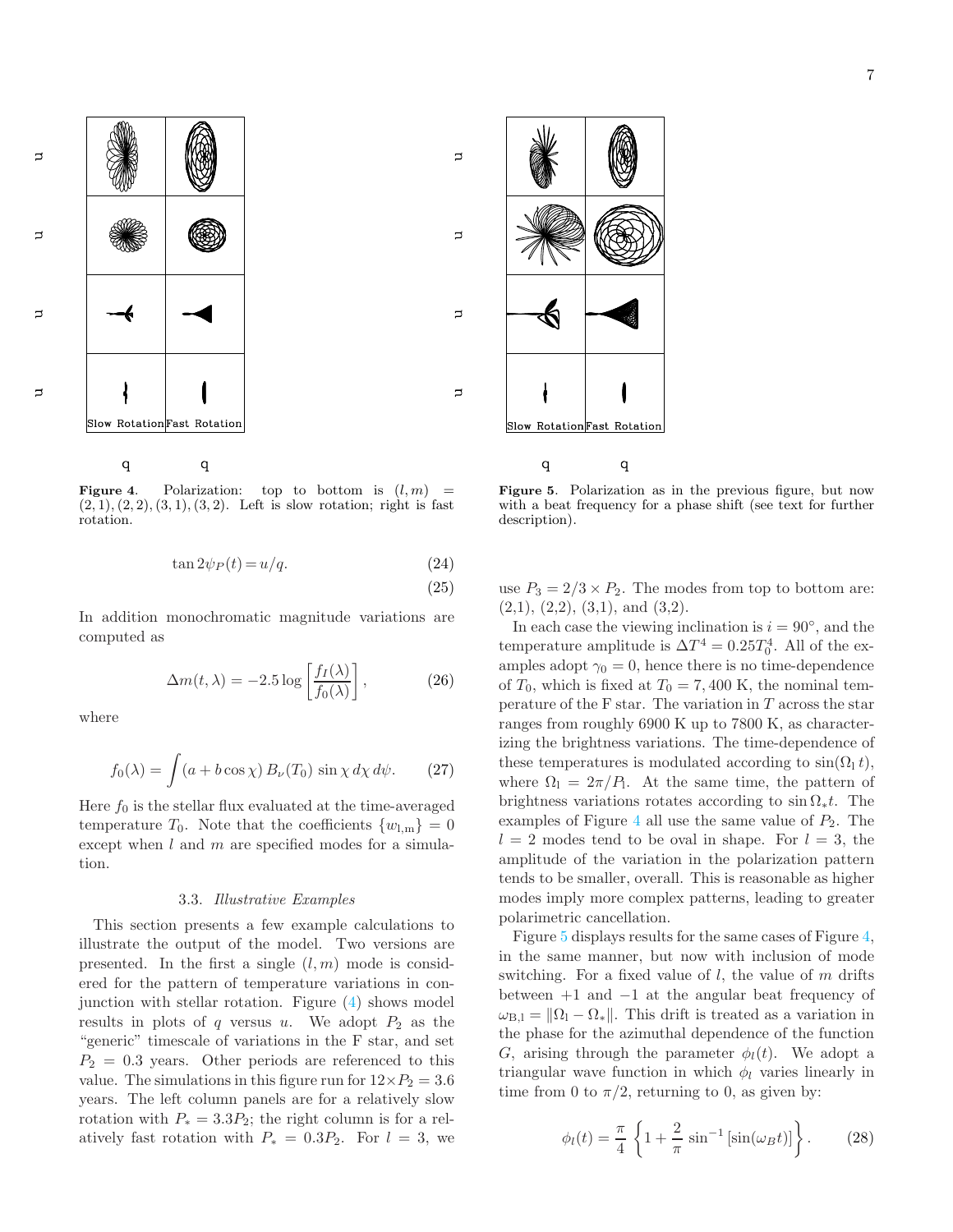



<span id="page-7-2"></span>**Figure 6.** Model constraints for the primary of  $\epsilon$  Aur involve both characteristics of the polarization variability as well as color variations. Shown here are  $B$  and  $V$  magnitudes at top and middle, with the  $B - V$  color at bottom, used to characterize the color variations.

The appearance of this expression may seem odd; however, computationally, the inverse sine function conveniently returns values in the interval of  $[-\pi/2, +\pi/2]$ .

The cases in Figures [4](#page-6-0) and [5](#page-6-1) demonstrate that complex  $q - u$  behavior can be obtained from our model atmosphere with brightness variations governed by spherical harmonics. However, a single mode, even with rotation as well as mode switching, clearly leads to orderly patterns that are not observed in the data. The next section presents a model that contains more than one mode and can account for the broad features of the observations both during and out of eclipse.

#### 4. RESULTS

<span id="page-7-0"></span>The goal of our study is to determine, in principle, if the gross properties of the variable polarization observed in the F star component can be reproduced with a model of characteristic and time-varying brightness variations across the stellar surface. It is not our intention to fit the data, but rather to match the characteristic behavior displayed in the data. To that end, we first review the observed variations.

### 4.1. The Intrinsic Stellar Variability

The F star is a large and luminous star that is observed to vary outside of eclipse. As previously noted, it is a semi-regular variable with a characteristic period of about 100 days. In the V-band, the variations are of order a tenth of a magnitude relative to the mean. Those variations are accompanied by changes in  $B - V$  color

as well. Using data taken from the  $AAVSO<sup>3</sup>$  $AAVSO<sup>3</sup>$  $AAVSO<sup>3</sup>$ , Figure [6](#page-7-2) shows B and V band light curves, along with the variations in  $B - V$ , out of eclipse, and over about a 3-year span of time. The variations in  $B - V$  have a standard deviation of  $\sigma(B-V) = 0.12$ .

From Figure [1,](#page-3-0) the polarization out of eclipse is variable, with a time average of  $\langle p \rangle = 0.10\%$  over a span of about 4 years. During eclipse, the polarization is variable in a way that consists of the effect of the eclipse of the F star by the disk of the secondary<sup>[4](#page-7-3)</sup> along with the intrinsic variability of the F star. In addition, the u light curve remains negative throughout the eclipse event, whereas the  $q$  light curve tends to be positive, although it can change sign. In particular, the  $q$  light curve is seen to become negative and remain negative during egress. The observed variations in  $q$  and  $u$  are reflected in the variation of the polarization position angle in the lowermost panel of Figure [1.](#page-3-0) There,  $\psi_P$  is negative, hovering around −50◦ , throughout the eclipse, and then becomes more randomized, with occasional rapid position angle changes, outside of eclipse.

The dispersion in the color of the F star, the average level of polarization outside of eclipse, and the distinctly different character of the variable polarization during eclipse as opposed to outside of eclipse are all features that we seek to reproduce with our model involving surface brightness variations. Note that our assumption is that neither the edge-on disk nor the secondary star contribute to the polarimetric variability. If either or both are sources of polarization, our modeling implicitly assumes those contributions are constant over the timespan of interest, and thus subsumed in the terms  $\bar{q}$ and  $\bar{u}$  as constant offsets for the variable component of the polarization.

#### 4.2. Modeling Trends Outside of Eclipse

Recalling the illustrative examples, it is clear that a function G involving only a single mode will not reproduce the observations for polarimetric variability outside of eclipse. A single mode yields a pattern that is too organized in a  $q - u$  plot, whereas the observations lack such organization. The observations even lack a clear favored axis for the jumbled  $q - u$  variations. As a result, we attempted to reproduce the observations using a combination of two modes. A good qualitative result was achieved with an equal combination of the (2,2) and

<span id="page-7-1"></span><sup>3</sup> AAVSO is the acronym for the American Association of Variable Star Observers.

<span id="page-7-3"></span><sup>4</sup> Eclipse of a spherically symmetric and time-independent atmosphere would also yield a time varying polarization owing to the fact that there is no longer symmetry of the projected star. However, that varying polarization would not exist outside of eclipse, and during eclipse, it would vary in a smooth fashion over time.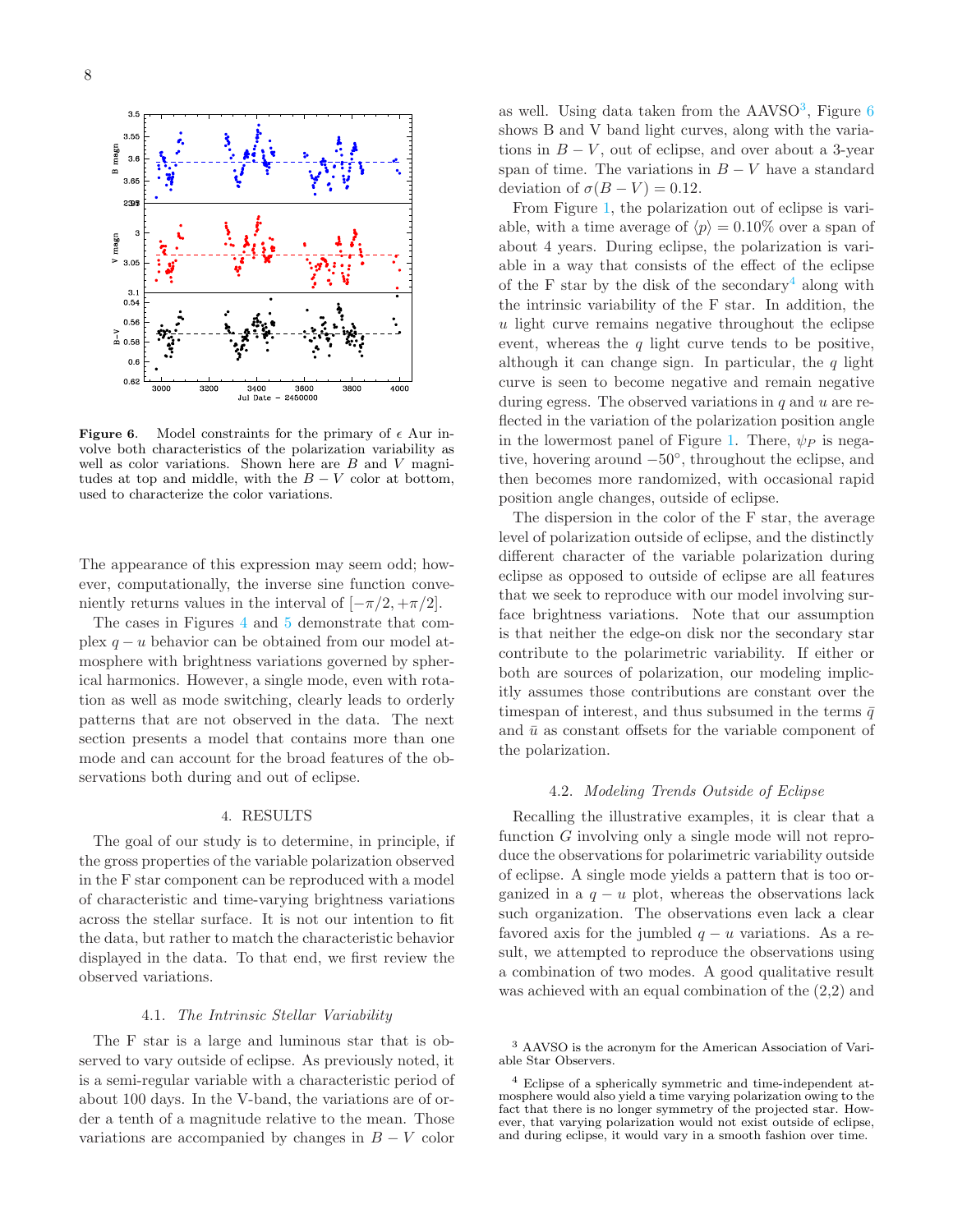$(3,1)$  modes, with  $G = 0.5 [G(2, 2) + G(3, 1)].$  This combination produces a pattern of  $q - u$  variations that, although not a fit to the data, are similar in character.

Given those two modes, the next task was to simultaneously satisfy both the observed color variations and the observed average level of polarization. Figure [7](#page-8-0) shows a grid of models use in determining the temperature parameters that satisfy the constraints. The figure is a plot of  $T_0$  against  $\Delta T^4/T_0^4$ . The red contours are for  $\sigma(B-V)$  with levels indicated next to each curve. The relevant contour for  $\epsilon$  Aur is the one marked 0.012. The blue contours are for  $\langle p \rangle$ , again with levels indicated. The one relevant to  $\epsilon$  Aur is 0.1%. The green circle indicates the intersection of the two relevant curves.

That solution has  $\Delta T^4/T_0^4 = 0.33$  at  $T_0 \approx 7450$  K, the latter being close to the effective temperature of  $7,395\pm70$  K found by [Strassmeier et al.](#page-11-27)  $(2014)$ . Our result is specifically for a viewing inclination that is edgeon to the equator of the F star with  $i = 90°$ . The model adopts a limb polarization value of  $p_{\mathcal{L}} = 3\%$  at a temperature of 7400 K. A plot of the  $q - u$  variations out of eclipse, that will be shown in conjunction with the variations during eclipse (see next section, and Fig. [8\)](#page-10-1), were found to mimic the overall character of the observations.

For the variations in  $B - V$ , absolute magnitude  $M_B$ and  $M_V$  were used as functions of temperature from [\(Cox 2000\)](#page-11-28). A tabulation of  $M_V$  and  $B-V$  as functions of temperature for supergiant stars were used to construct intensities  $I_B(T)$  and  $I_V(T)$ . At each time step in the model, the position-dependent intensities were integrated to form net fluxes  $f_B(t)$  and  $f_V(t)$ , that were then combined to obtain colors  $B - V$ . Then  $\sigma(B - V)$ was found from the simulated color curve. The set of contours shown in Figure [7](#page-8-0) are for  $\gamma_0 = 0.08$ .

Note that the solution indicated in Figure [7](#page-8-0) is not unique. For a given pattern function  $G$ , the contours for  $\sigma(B-V)$  can be changed by altering the choice of  $\gamma_0$ . It is true that the effective temperature is constrained by observations at around 7,400 K; however, the dispersion in  $B - V$  can be increased by increasing  $\gamma_0$ . Similarly, the contours for  $\langle p \rangle$  can be shifted by altering the choice of  $p_{\mathcal{L}}$ . At a fixed value of  $\Delta T^4/T_0^4$ , the value of  $\langle p \rangle$ will increase as  $p_{\mathcal{L}}$  is increased. Naturally a unique solution is preferred. At this stage we may need to be satisfied with a plausible solution. That plausibility can be strengthened by considering whether the chosen parameters of the model can also explain the polarimetric behavior during the eclipse by the secondary's disk, the topic of the next section.

#### 4.3. Modeling The Eclipse Event

[Kloppenborg et al.](#page-11-1) [\(2015\)](#page-11-1) have conducted an extensive study of the occulting disk properties based on optical and infrared interferometric studies of  $\epsilon$  Aur. Their



<span id="page-8-0"></span>**Figure 7.** The model space of average temperature  $T_0$  and amplitude for temperature perturbation  $\Delta T$  with contours for the time variations in color  $\sigma(B-V)$  (shown as red) and for the time-averaged polarization amplitude  $\langle p \rangle$  (shown as blue). The green dot marks the location consistent with observations of  $\epsilon$  Aur.

disk model involves vertical and radial scale heights for the disk structure, along with opacities to compute absorbing optical depths as the eclipse evolves. Our study for the polarimetric variability during eclipse is less detailed and more proof-of-concept.

Table 1. Properties of  $\epsilon$  Aur

| Property                          | Value                |
|-----------------------------------|----------------------|
| Primary <sup>a</sup>              | F0                   |
| $\mathrm{Secondary}^a$            | BV(?)                |
| $R_1/d^a$                         | $1.11 + 0.05$ mas    |
| $a/d^a$                           | $31.3 + 3$ mas       |
| $h_D/d^a$                         | $1.04 + 0.14$ mas    |
| $r_D/d^a$                         | $7.42 + 0.28$ mas    |
| $\boldsymbol{e}^{\boldsymbol{b}}$ | $0.23 + 0.01$        |
|                                   | $9896 \pm 1.6$ days  |
| $i^a$                             | $89^\circ + 1^\circ$ |
|                                   |                      |

 $a$  from [Kloppenborg et al.](#page-11-1)  $(2015)$  $(2015)$ <sup>b</sup> from [Stefanik et al.](#page-11-29) [\(2010](#page-11-29))

We adopt a simplified disk model for the eclipse consisting of a rectangular shape in projection. The disk has a long length in the orbital plane of  $16R_1$ , where  $R_1$  is the radius of the F primary star. The full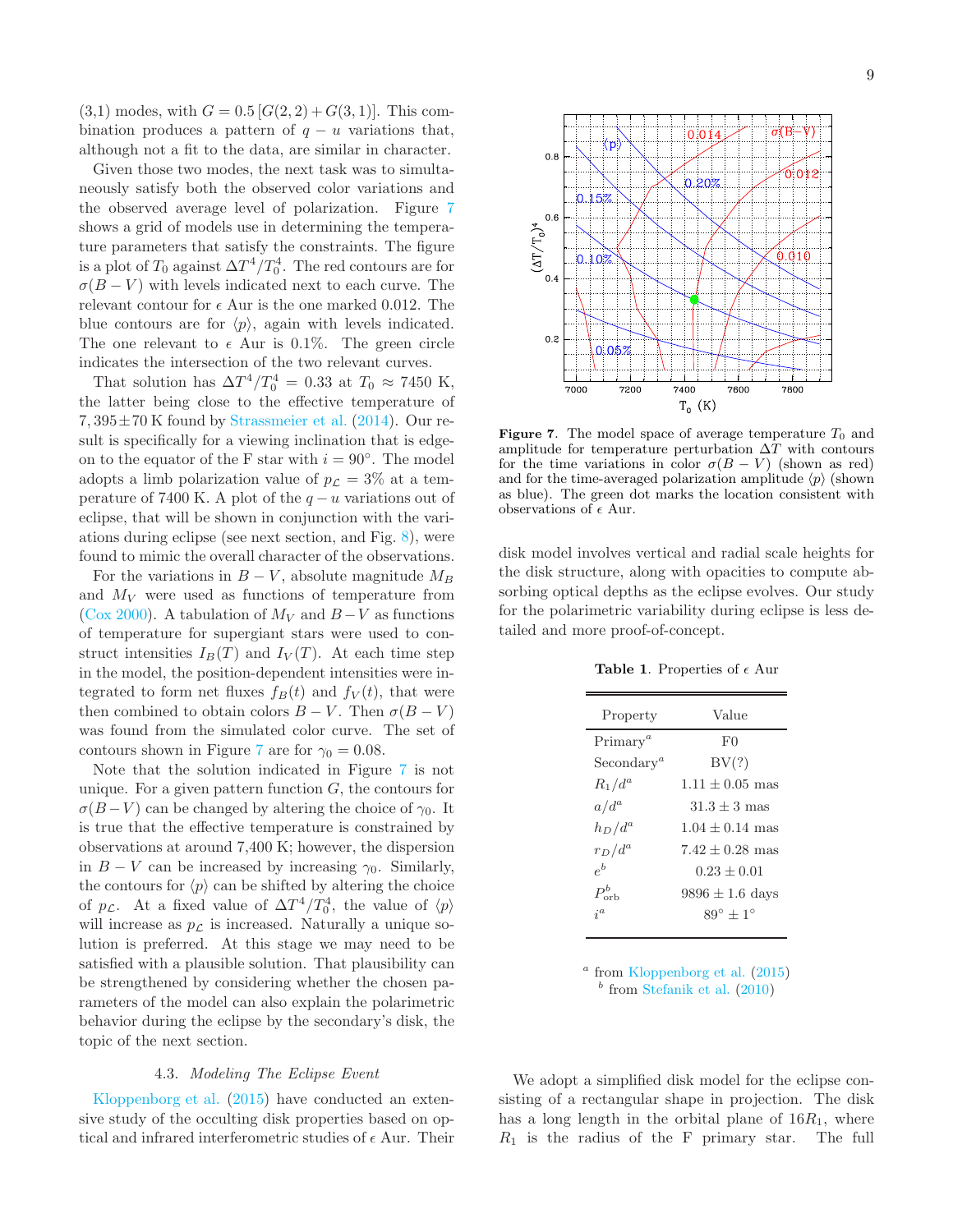height of the rectangle can be treated as a free parameter of the model, but is reasonably constrained from the interferometric data during eclipse at about  $1R_1$ [\(Kloppenborg et al. 2015\)](#page-11-1). All rays that intercept the disk are taken to be completely occulted, so  $\tau \to \infty$ . The other free parameter for the eclipse event is the trajectory of the disk. The trajectory is actually comprised of two factors: (1) the impact parameter of the disk center relative to the star center in the plane of the sky, and (2) the orientation of the star's spin axis relative to that trajectory. It is the latter that relates to the fact that the eclipse leads to a significant excursion of the polarization in the direction of negative Stokes-u.

Observations indicate that the disk runs across the lower half of the star during the eclipse event. This results in a drop of brightness of about 0.7 magnitudes in  $V$ . When running the disk parallel to the equator of the star, an excursion of the polarization, relative to outside of eclipse, does occur, but primarily in the direction of  $q$ . In order to obtain the observed excursion primarily in the direction of  $u$ , the star's spin axis must be inclined significantly. While we take the F star as seen edge-on by observer, and we introduce an obliquity angle on the plane of the sky,  $\psi_*$  between the spin axis and the normal to the disk. A value of  $\psi_* = 65^\circ$ .

In the spirit of proof-of-concept, Figures [8](#page-10-1) and [9](#page-11-30) display model results that mimic the styles of Figures [1](#page-3-0) and [2](#page-4-4) for the observations reported by Henson (1989). The model results are for a disk that is  $16R_1$  in diameter, with a height that is  $0.75R_1$  as seen edge-on. The top of the disk, as projected against the F star, is  $0.1R_1$ above the star center; the bottom of the disk stretches to  $0.65R_1$  below star center. The periods involved are listed in Table [2.](#page-9-0) Mode switching (i.e., phase drift) occurs at the two relevant angular beat frequencies for  $l = 2$  and  $l = 3$ , as previously discussed.

<span id="page-9-0"></span>

|                    | <b>Table 2.</b> Model Parameters |
|--------------------|----------------------------------|
| for $\epsilon$ Aur |                                  |

| Property             | Value         |
|----------------------|---------------|
| $T_0$                | 7,450 K       |
| $\Delta T^4 / T_0^4$ | 0.33          |
| $\gamma_0$           | 0.08          |
| $\psi_*$             | $65^{\circ}$  |
| $P_{\ast}$           | $1.0$ years   |
| $P_0$                | $0.30$ years  |
| $P_{2}$              | $0.17$ years  |
| $P_{3}$              | $0.094$ years |
|                      |               |

Table 2 continued

|  | Table 2 <i>(continued)</i> |
|--|----------------------------|
|--|----------------------------|

Property Value

Notable points for Figure [8](#page-10-1) include the amount of eclipse in the light curve at approximate correct depth, along with variations in brightness at the level of a tenth of a magnitude (uppermost panel). From the middle panel, the  $q$  and  $u$  polarizations show complex behavior outside of eclipse. During eclipse, the u polarization is notably shifted toward negative values. The  $q$  polarization tends to be net positive, but can dip to small negative values as observed, and shows an excursion to the negative during egress. The polarization position angle (lowest panel) displays rapid position angle rotations outside eclipse, but hovers around −50◦ throughout the eclipse. These are all properties very like the observations.

Figure [9](#page-11-30) shows the model results in a  $q - u$  plot. The blue portion is for variations out of eclipse; the red is during the eclipse, with magenta corresponding to the ingress portion of the eclipse. The blue portion shows smoothly varying changes that are mostly randomly oriented. During eclipse, the polarization becomes larger, with a net excursion from the blue toward negative values of  $u$ . At the same time, there continue to be smoothly varying changes that are essentially centered on an offset position from the blue portion. This too is fairly similar to the observations. We note that the magenta portion is not represented in the data acquired by [Henson](#page-11-12) [\(1989\)](#page-11-12), as those observations began during the 1980's eclipse, but after the ingress had passed. However, the observations obtained during the 2009-2011 eclipse by [Henson et al.](#page-11-11) [\(2012\)](#page-11-11) do indicate an excursion predominantly in  $q$  during ingress. This gives additional support to the model reproducing the overall characteristics of the eclipse polarization.

One important note should be made about the modeling. The excursion to negative values of  $u$  during eclipse requires that the spin axis of the star (from which the function  $G$  for the temperature variations are defined) is inclined to the axis for the orbital plane of the binary. However, our modeling approach is meant to identify a size, amplitude, and pattern of brightness variations across the F star that can match the observed polarimetric data. The "spin axis" and mode switching serves merely to allow the brightness pattern to evolve. It is perhaps better to focus on the size scale of the surface variations and the timescale for how the pattern evolves. These are properties that could be tested against future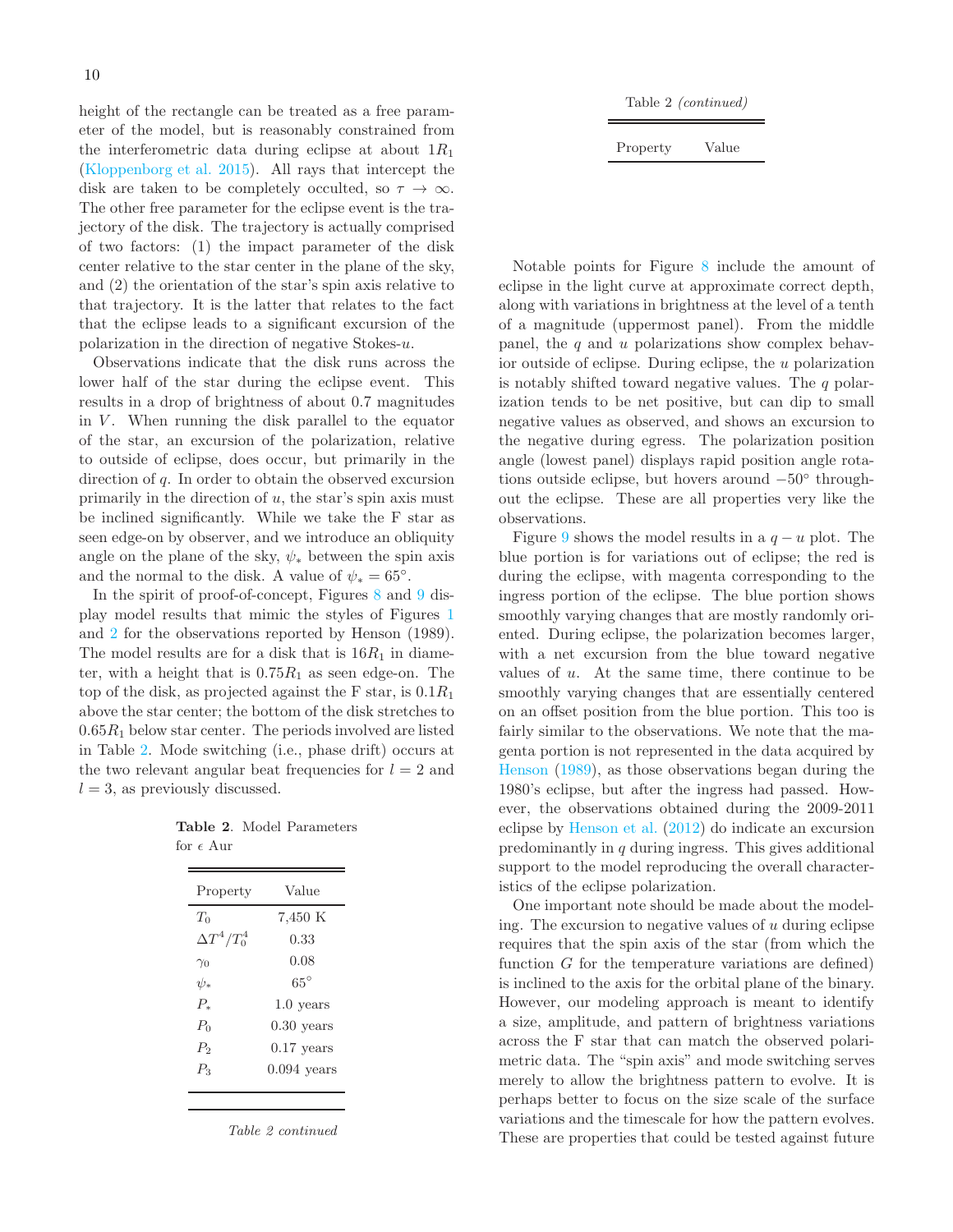

<span id="page-10-1"></span>Figure 8. Model for the primary star and an eclipse by a disk about the secondary star using  $(2,2)$  and  $(3,1)$  modes of equal strength. Parameters for temperature and temperature variation are adopted from the solution (green dot) indicated in Fig. [7.](#page-8-0) The figure for the model replicates the style for the data displayed in Fig. [1.](#page-3-0)

<span id="page-10-0"></span>interferometric observations<sup>[5](#page-10-2)</sup>.

# 5. SUMMARY

The match between the data and the model is by no means exact. It was not our intention to produce an actual fit to the data. What has been accomplished is that the characteristic observed variations (in shape and in amplitude) are broadly reproducible with our phenomenological model that is motivated by plausible expectations for the stellar atmosphere. Our model does have some degeneracies, such as the choice of limb polarization, and the amplitude for the time-dependence of the average surface temperature. More physically motivated, and therefore more numerically intensive, stellar atmosphere calculations are needed to obtain superior models in order to understand the variable nature of the F star. Those models will have consequences for better interpreting the eclipse event, with ramifications for understanding the disk and perhaps the history of this unusual system.

We point to one particular assumption that might be relaxed. Our model for brightness variations makes use of a temperature amplitude. The value needed to match the observations was  $\Delta T^4/T_0^4 = 0.33$ . At  $T_0 = 7,450$  K, the implied range of temperatures across the star is rather large at 6,740–8,000 K. However, one assumption

<span id="page-10-2"></span> $5$  A "white paper" by Roettenbacher et al. (2019, Xiv:1903.04660) addresses prospects for resolving stellar  $arXiv:1903.04660$  addresses prospects for resolving surface features at high angular resolution.